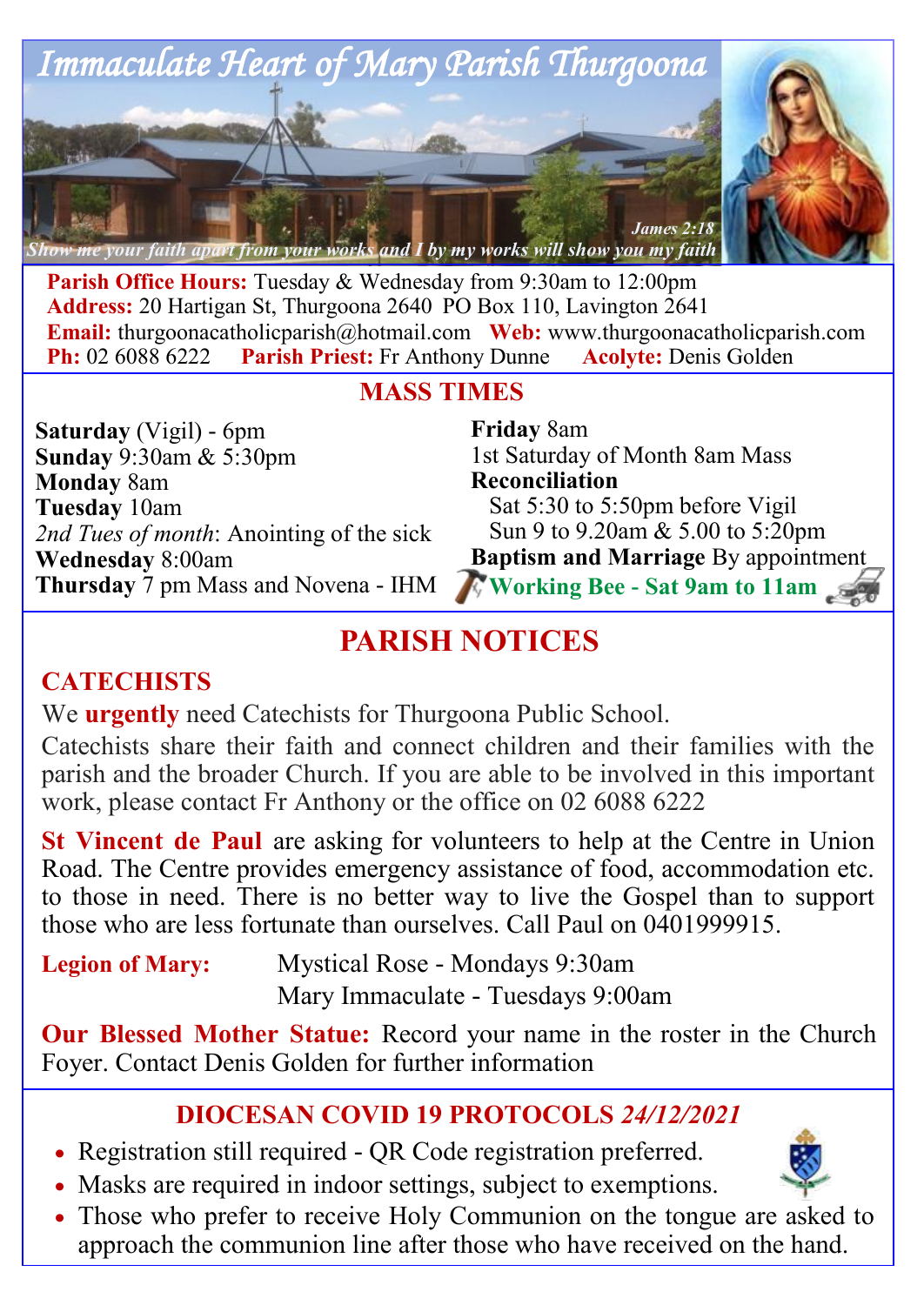### **6th SUNDAY IN ORDINARY TIME - YEAR C 13/02/2022**

The Lord says this:

'A curse on the man who puts his trust in man, who relies on things of flesh, whose heart turns from the Lord. He is like dry scrub in the wastelands: if good comes, he has no eyes for it, he settles in the parched places of the wilderness, a salt land, uninhabited.'

'A blessing on the man who puts his trust in the Lord, with the Lord for his hope. He is like a tree by the waterside that thrusts its roots to the stream: when the heat comes it feels no alarm, its foliage stays green; it has no worries in a year of drought, and never ceases to bear fruit.'

### **Responsorial Psalm Psalm Psalm Psalm** 1:1-4.6

*Happy are they who hope in the Lord.*

### **Second reading 1 Corinthians 15:12,16-20**

If Christ raised from the dead is what has been preached, how can some of you be saying that there is no resurrection of the dead? For if the dead are not raised, Christ has not been raised, and if Christ has not been raised, you are still in your sins. And what is more serious, all who have died in Christ have perished. If our hope in Christ has been for this life only, we are the most unfortunate of all people.

But Christ has in fact been raised from the dead, the first-fruits of all who have fallen asleep.

## **Gospel Acclamation Luke 6:23**

Alleluia, alleluia! Rejoice and be glad; your reward is great in heaven. Alleluia!

Jesus came down with the Twelve and stopped at a piece of level ground where there was a large gathering of his disciples with a great crowd of people from all parts of Judaea and from Jerusalem and from the coastal region of Tyre and Sidon. Then fixing his eyes on his disciples he said:

'How happy are you who are poor: yours is the kingdom of God.

Happy you who are hungry now: you shall be satisfied.

Happy you who weep now: you shall laugh.

Happy are you when people hate you, drive you out, abuse you, denounce your name as criminal, on account of the Son of Man. Rejoice when that day comes and dance for joy, for then your reward will be great in heaven. This was the way their ancestors treated the prophets.

'But alas for you who are rich: you are having your consolation now.

## **Gospel Luke 6:17,20-26**

## **First reading Jeremiah 17:5-8**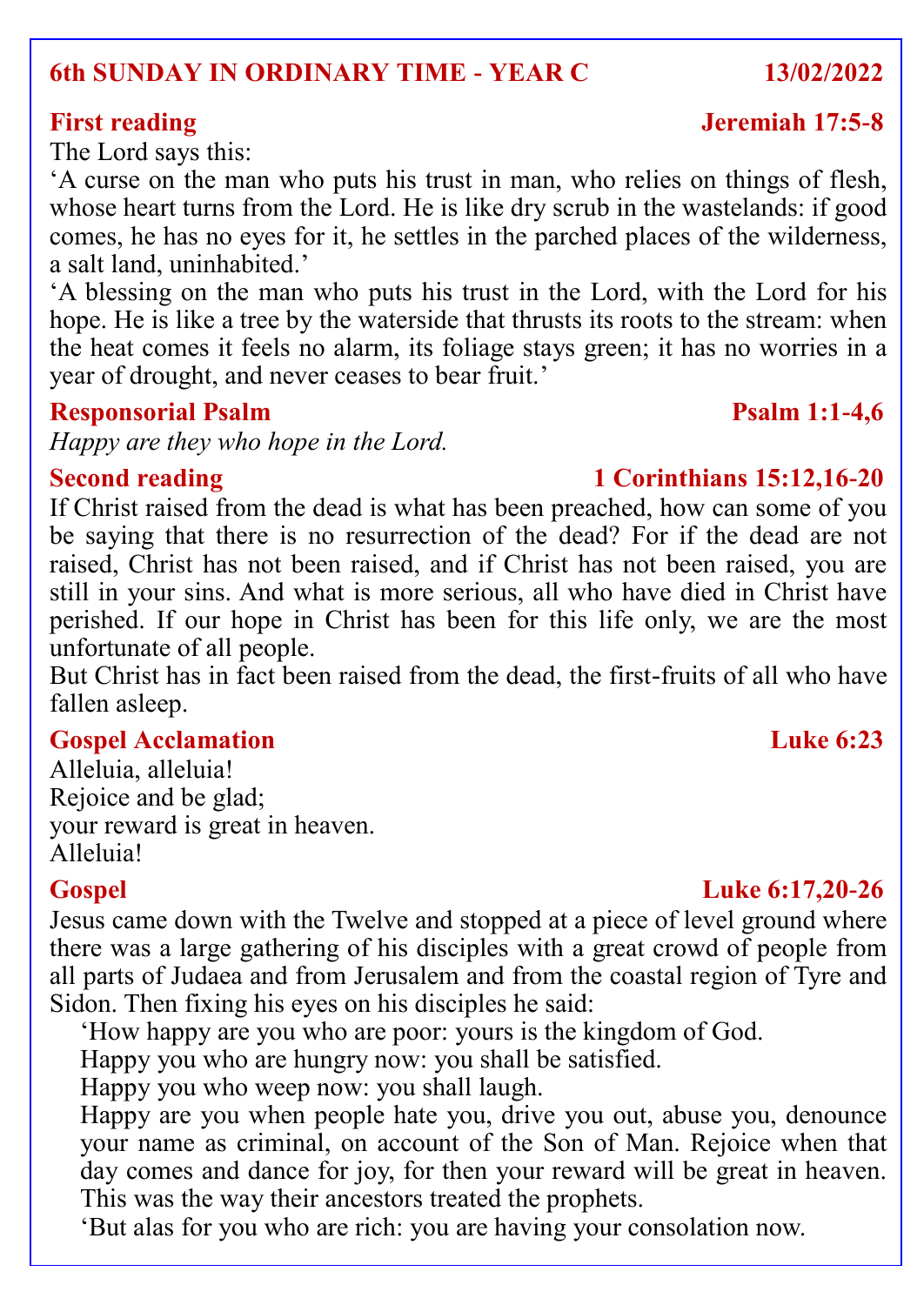Alas for you who have your fill now: you shall go hungry.

Alas for you who laugh now: you shall mourn and weep.

'Alas for you when the world speaks well of you! This was the way their ancestors treated the false prophets.' ancestors treated the false prophets.'

## **Prayers of the Faithfull:**

**For our sick,** Elaine Pascoe, Alex Krivtchoun, Jackson Davis, Shamus Clancy, Mathew Dix, Carmel Baker & Laurie Evans.

We pray to the Lord. **R.** Lord hear our prayer.

**For our recently departed,** Bro Chris Greck, Peter Kerstjens, John Corby & those who's anniversaries occur at this time inc Brian Baker, Andrew Trethowan & Dallas Hanrahan.

We pray to the Lord. **R.** Lord hear our prayer.

## **Communion Antiphon Cf. Ps 77: 29-30**

They ate and had their fill, and what they craved the Lord gave them; they were not disappointed in what they craved. *universalis.com*

**Financial Report** Cheques payable to IHM Parish Account Direct Debit: BSB640000: Acc. No.111270902 Include name on transfers. **1st Coll** \$436.00 **2nd Coll** \$130.00 **Env** \$135.00 **Dir Debit** \$805.00

**Readers:** Sat: 6.00pm Denis Golden Sun: 9.30am Steve McCrohan<br>**Next week:** Sat: 6.00pm Peter Tobin Sun: 9.30am Jorgete Hudson **Next week:** Sat: 6.00pm Peter Tobin **Cleaning Roster:** Sat 19th Feb Mary & Ann Marie



# **RICH IN POVERTY: SCOTT HAHN**

The blessings and woes we hear in today's Gospel mark the perfection of all the wisdom of the Old Testament. That wisdom is summed up with marvellous

symmetry in today's First Reading and Psalm: Each declares that the righteous, those who hope in the Lord and delight in His Law, will prosper like a tree planted near living waters. The wicked, who put their "trust in human beings," are cursed to wither and die. Jesus is saying the same thing in the Gospel. The rich and poor are, for Him, more than members of literal economic classes.

Their material state symbolizes their spiritual

state. The rich are "the insolent" of today's Psalm, boasting of their selfsufficiency, the strength of their flesh, as Jeremiah says in the First Reading. The poor are the humble, who put all their hope and trust in the Lord. We've already seen today's dramatic imagery of reversal in Mary's Magnificat. There, too, the rich are cast down while the hungry are filled and the lowly exalted.

That's the upside-down world of the Gospel: in poverty, we gain spiritual treasure